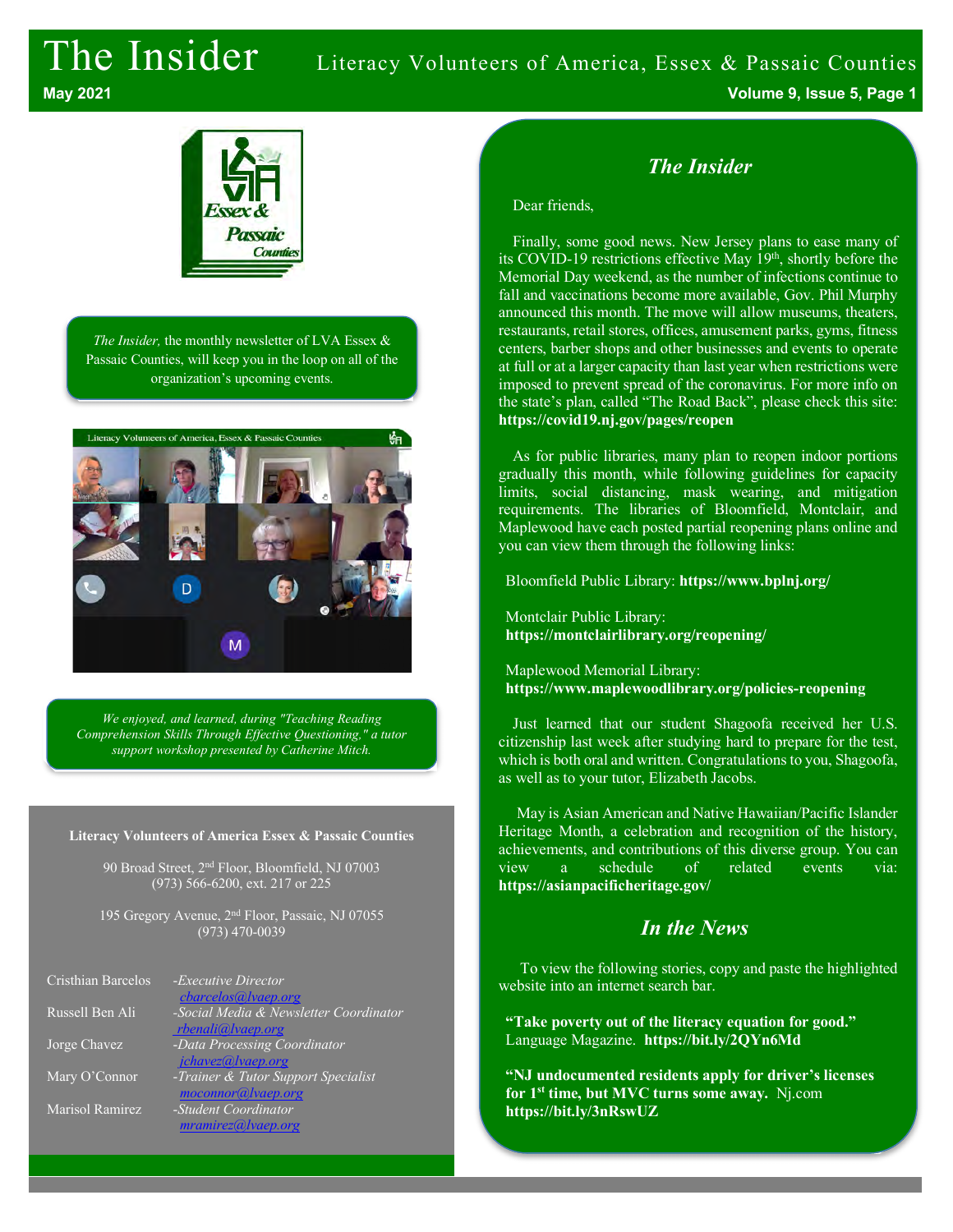

*Emiliana, a student from the Dominican Republic, has taken a multi-layered approach to learning English that includes classes, music, and use of a translator app.*

# **Tutor Training Workshops**

**Online Training,** by Barbara Hathaway Platform: Zoom Tuesdays, 6:30 - 8:30 pm May 4th, 11, 18, 25, & June 1, 2021

# **Tutor Support Workshops**

"How Understanding Personality Can Improve Your Tutoring," with Stephanie Mazzeo-Caputo Platform: Google Meet Tuesday, June 22, 2021 11:00 am - 12:30 pm

## **Webinars**

#### **ProLiteracy**

#### **Perspectives on Persistence: A Review of the Research**

Webinar will discuss research on defining and strategies for improving learner persistence in Adult Basic Ed. Platform: Zoom Wednesday, May 12, 2021 02:00 pm **https://bit.ly/3uAO1vR**

## *Getting to Know Us*

#### **Emiliana, LVA student**

When Emiliana left her native Dominican Republic in October 2018 she knew there was little chance of communicating right away with U.S. doctors, pharmacists, employers, or even direction givers on the street.

But these days if you're struggling with English, well, there's an app for that. And she made sure to get one.

"I didn't know anything in English," Emiliana said of her first days in the states. "Life would have been much harder. So I used a translator app."

There are dozens of these applications for language learners, from voiceactivated phone apps that enable live conversations to computer programs that help you write in a foreign language like a native.

But she did much more. Emiliana, who studied interior design and manufactures bedding for big box stores, studies English with Duolingo, a popular language learning app. She watches English-language Netflix series, and follows music and videos in English, particularly "Cocomelon", a child cartoon YouTube sensation who cites nursery rhymes and sings children's songs.

And she enrolled in ESOL classes at the Passaic Public Library, a joint program run by the library and LVA, Essex & Passaic. Ten weeks later, when that session ended, she enrolled in another.

"She is a very good student who is always persistent in learning," said Lidya Mikhail, Emiliana's teacher. "What I like about Emiliana is that she is always present and is very eager to learn, even with her busy life with her grandchildren."

Family is everything to this Santo Domingo native, who has two sons and two daughters ages 20-27, and three grandchildren.

"I spend my spare time with my kids," she said. "We play Monopoly, Uno, and do puzzles. We watch movies, we cook together."

It is while cooking that she practices with her youngest daughter, who studies English at Passaic County College. Language has certainly been a challenge for Emiliana, but not her greatest one.

"The most difficult thing for me is the cold," Emiliana laughed. "My country is tropical. It's never cold."

### *Literacy opens a wide door to life. Help us keep that door open with your donation!*

*Thanks in large part to you, we are able to aid hundreds of students each year. Please continue your efforts to improve the lives of others by giving the gift of literacy. You can contribute through our website* – **http://www.lvaep.org/donate.html** *or by mailing us a check.*